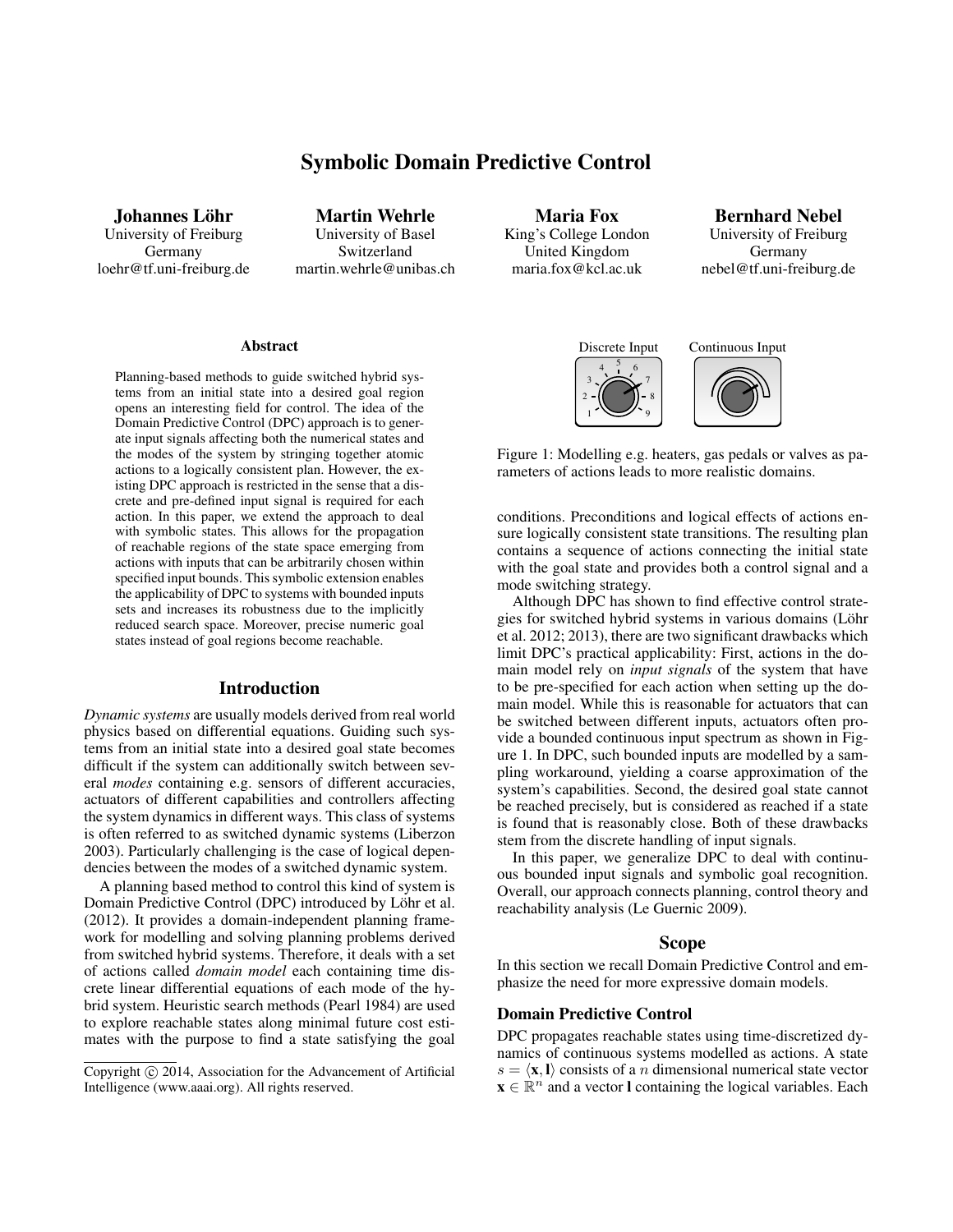action  $a_i = \langle P, E \rangle$  has the numerical effect E mapping the numerical state **x** to its successor state  $\mathbf{x}' \in \mathbb{R}^n$  by

$$
E: \quad \mathbf{x}' = \Phi_i \mathbf{x} + \Psi_i \tag{1}
$$

which corresponds to a linear transformation using the state transition matrix  $\Phi_i \in \mathbb{R}^{n \times n}$  and the addition of an external input vector  $\Psi_i \in \mathbb{R}^n$ . The action can be applied to a state, if the preconditions  $P$  are fulfilled. Beside the numerical effect each action may have additional logical effects. For any linear time-invariant dynamical system  $\dot{\mathbf{x}} = A\mathbf{x} + B\mathbf{u}$  (Kailath 1980) state transition matrices (Moler and van Loan 1978; 2003) can be obtained by

$$
\Phi_i = e^{A_i \ \delta_i},\tag{2}
$$

where  $A_i \in \mathbb{R}^{n \times n}$  corresponds to an arbitrary *dynamic matrix* and  $\delta_i$  is the *duration* of an action. The dynamics is possibly influenced by feedback control in different modes. Therefore we can switch between several modes denoted by  $i$  from action to action. The effect of external inputs (e.g. forces acting on the system) over the duration  $\delta_i$  is given by

$$
\Psi_i = \int_0^{\delta_i} e^{A_i (\delta_i - \tau)} B_i \mathbf{u}_i d\tau.
$$
 (3)

where  $\mathbf{u}_i \in \mathbb{R}^m$  is the *input vector* which has to be predefined over the duration  $\delta_i$  for each action  $a_i$ . The state transition matrix  $\Phi_i$  and the discrete input  $\Psi_i$  are computed in a preprocessing step in order to propagate the states quickly using Equation 1.

#### Need for Effects on Sets of States

The main drawback of the current approach lies in Equation 3. Since the input signal u has to be pre-defined when setting up the domain model it is difficult to model inputs which can arbitrarily be chosen from a closed input set  $U$ . A common workaround is to sample the input set  $\mathbf{u}_i \in \mathcal{U}$ by  $j \in \{1, ..., z\}$  input signals covering only a subset of z elements, see Figure 1. Furthermore, each sampled input is modelled as a separate action which leads to a heavily increased branching factor of the domain. To avoid the blowup of the search space and to cope with the continuity of the input set we want do deal with bounded input sets as parameters of actions. This increases the applicability of Domain Predictive Control mainly due to two reasons:

- Real world actuators can provide an input spectrum ranging from a minimal input to a maximal input and it is the task of the control algorithm to choose a suitable input signal to bring the system into the desired goal state. Ideally, this should not be artificially restricted in advance when setting up the domain model.
- Reachability is another important aspect. In the previous DPC approach the goal is said to be satisfied if a planned state is "close enough" to the desired setpoint. The search can fail in cases of small target regions or coarse discretizations of the dynamics. With the propagation of symbolic states a plan is found if the target setpoint is part of the propagated reachable set of states. We will show later that we can deduce an explicit input signal from this plan which leads the system from the initial state to the goal state precisely.



Figure 2: Illustration of a zonotope  $Z$  with three generators.

It is worth to mention that there are many possibilities to describe closed sets of a vector space e.g. using boxes, ellipsoids, or support functions. A comparison between set representations is given in Le Guernic (2009). In the next section we identify zonotopes (Grunbaum et al. 1967) as a suitable representation for the symbolic approach.

#### Methods

In this section we introduce methods known from reachability analysis to cope with the new class of action effects E that deal with symbolic states.

#### Zonotopes

Zonotopes  $\mathcal{Z} = \langle \mathbf{c}, G \rangle$  are a sub-class of polytopes which consist of a center vector  $\mathbf{c} \in \mathbb{R}^n$  and a set of k *generators*  $\mathbf{g}_i$  which are also part of the *n* dimensional vector space and stored as column vectors in matrix G. It contains all points in the vector space reachable by the linear system of equations

$$
\mathcal{Z} = \left\{ \mathbf{c} + \sum_{j=0}^{k} \alpha_j \, \mathbf{g}_j : \forall \alpha_j \in [-1, 1] \right\},\tag{4}
$$

as depicted in Figure 2. Visually the vertices of the set correspond to the convex hull of the points generated by adding and subtracting consecutively all generators  $\mathbf{g}_i \in G$  to the ends of the emerging vector chains starting with the center vector c. To avoid confusion we indicate the membership of the center vector or generators to a certain zonotope by  $\mathcal{Z}.\mathbf{c}$ and  $\mathcal{Z}$  g respectively when dealing with several zonotpes.

#### Linear Transformations of Zonotopes

Zonotopes can be linearly transformed by a state transition matrix Φ obtained from a dynamic system as described in Equation 2. It is defined as a linear transformation of all elements  $\mathcal{X}' = \{ \Phi \mathbf{x} : \mathbf{x} \in \mathcal{X} \}$ . The successor zonotope is obtained by the linear transformation of the center vector and all k generators of the zonotope describing  $\mathcal{X}$ , i.e.

$$
\mathcal{X}.\mathbf{c}' = \Phi \mathcal{X}.\mathbf{c}, \text{ and } \mathcal{X}.\mathbf{g}' = \Phi \mathcal{X}.\mathbf{g} \quad \forall \mathbf{g} \in G.
$$

This way the homogeneous evolution of sets of states without external input can be described. The homogeneous evolution of an initial set of states described by a zonotope is shown in Figure 3 for a simple mechanical system.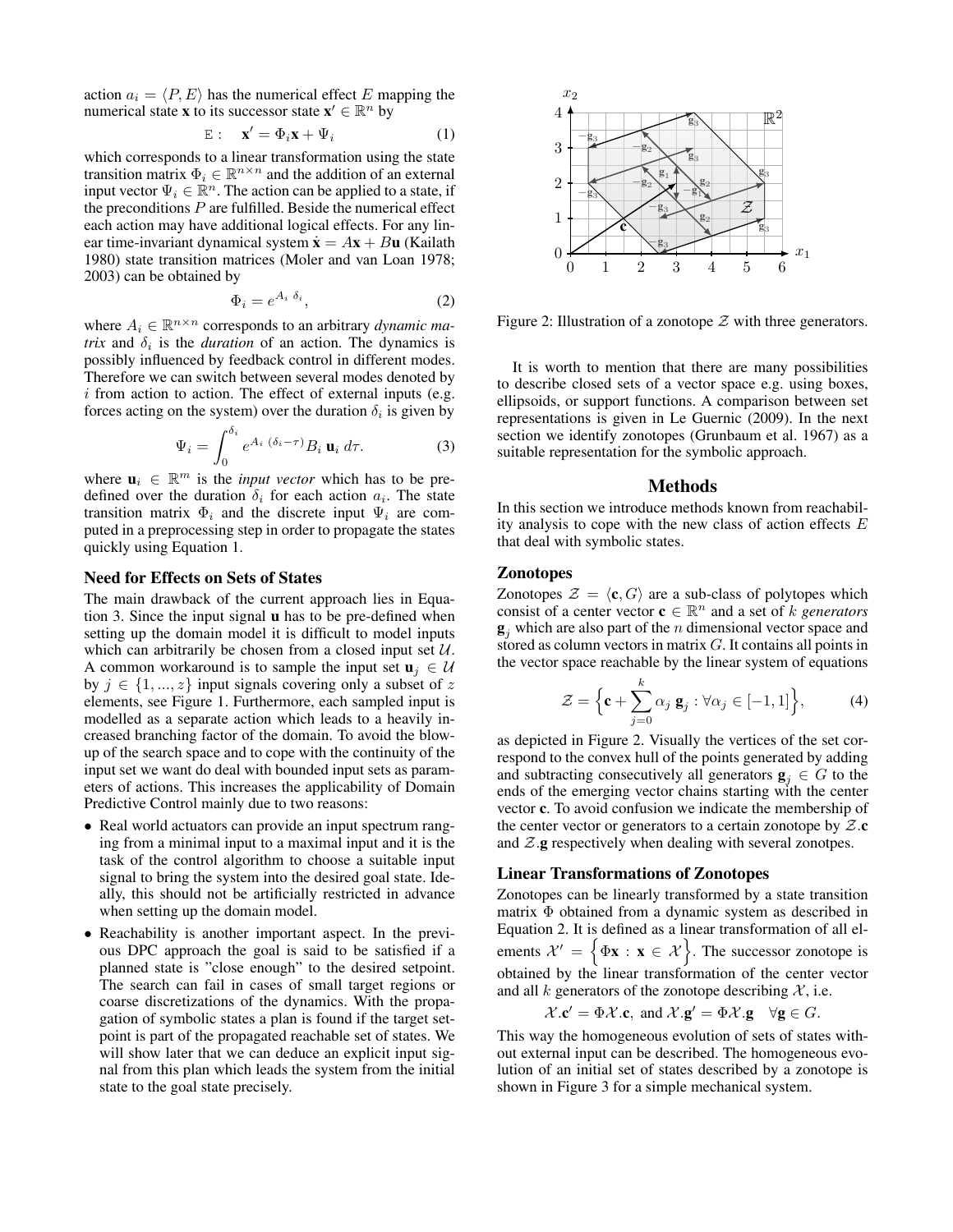

Figure 3: Successive linear transformation by  $\Phi = e^{A\delta}$  of a set of initial states modelled as zonotope  $\chi$  to their successors after  $\delta = 1$  seconds.

#### Minkowski Sum

The Minkowski sum  $\mathcal{X} \oplus \mathcal{Y} = \{ \mathbf{x} + \mathbf{y} : \mathbf{x} \in \mathcal{X} \text{ and } \mathbf{y} \in \mathcal{Y} \}$  is a new set which contains the sum of all elements contained in  $X$  and  $Y$ .

Adding zonotopes under the Minkowski sum yields zonotopes again which is a clear advantage to other set representations like e.g. ellipsoids. The Minkowski sum  $\mathcal{Z} = \mathcal{X} \oplus \mathcal{Y}$ can be obtained by

$$
\mathcal{Z}.\mathbf{c} = \mathcal{X}.\mathbf{c} + \mathcal{Y}.\mathbf{c}, \text{ and } \mathcal{Z}.G = \{ \mathcal{X}.G, \mathcal{Y}.G \}
$$

with a new set of generators  $Z.G$  containing all generators from  $X.G$  and  $Y.G$ , as illustrated in Figure 4.

#### Planning with Reachable Sets

From the methods section we have all ingredients available to plan with symbolic sets. We define a symbolic state as a tuple  $s = \langle \mathbf{l}, \mathcal{X} \rangle$ , which consists of a state variables vector l containing logical variables and a set of state variable vectors  $X$  each containing numerical variables.

## Planning Domain

In this section, we model the planning domain expressing the capabilities of the hybrid system. Let  $\mathcal{X} \subset \mathbb{R}^n$  be a zonotope describing a symbolic set of state variable vectors each consisting of  $n$  numeric variables. The closed input set of an actuator with a minimum possible actuation  $\mathbf{u}_{min}$  and a maximum possible actuation  $\mathbf{u}_{max}$  is symbolically described as zonotope  $U$  with

$$
U.\mathbf{c} = \frac{1}{2}(\mathbf{u}_{min} + \mathbf{u}_{max}), \text{ and } U.\mathbf{g} = \frac{1}{2}(\mathbf{u}_{max} - \mathbf{u}_{min}),
$$

where  $U \cdot c$  is the center vector and  $U \cdot g$  is the generator. If the system can use more actuators at once the feasible inputs can be chosen from a combined input set generated by



Figure 4: Illustration of the Minkowski sum  $\mathcal{Z} = \mathcal{X} \oplus \mathcal{Y}$ 

the Minkowski sum of the respective zonotopes. The actuation of such a continuous actuator for a duration  $\delta_i$  shall be modelled as action  $a_i$ . A finite set of such actions  $\mathcal O$  describes the *domain model*. We define the effect E of action  $a_i$  on the symbolic state X by

$$
E: \quad \mathcal{X}' = \Phi_i \mathcal{X} \oplus \mathcal{U}_{d,i}, \tag{5}
$$

where  $X'$  is the closed set of successor states which are reachable from  $X$ . The linear transformation corresponds to the natural evolution of the symbolic state over the duration of one action while the Minkowski sum describes the additionally reachable set of states if an actuator is available for this time. The state transition matrix  $\Phi_i$  can be obtained by Equation 2 and  $U_{d,i}$  is the reachable set driven by an arbitrary input **u** chosen from  $\mathcal{U}_i$ . Due to the linearity of the integral the entities of  $\mathcal{U}_{d,i}$  can be obtained from  $\mathcal{U}_i$  by

$$
\mathcal{U}_{d,i} \cdot \mathbf{c} = \int_0^{\delta_i} e^{A_i(\delta_i - \tau)} B_i \, \mathcal{U}_i \cdot \mathbf{c} \, d\tau
$$
\n
$$
\mathcal{U}_{d,i} \cdot \mathbf{g} = \int_0^{\delta_i} e^{A_i(\delta_i - \tau)} B_i \, \mathcal{U}_i \cdot \mathbf{g} \, d\tau, \quad \forall \mathbf{g} \in G.
$$
\n(6)

While the Equations 2 and 6 can be calculated in a preprocessing step when setting up the domain, effects as in Equation 5 can be calculated quickly during planning since the linear transformation and the Minkowski sum are simple mathematical operations on zonotopes.

#### Planning Problem

The planning problem is given by an initial state  $s_0$  and a goal state  $s_{\star} = \langle \mathbf{l}_{\star}, \mathbf{x}_{\star} \rangle$ . The logical part  $\mathbf{l}_{\star}$  can be partially defined over the logical variables while the numerical part  $x_{\star}$ of the goal state is an assignment over the numeric variables.

A *trajectory*  $S = \langle s_0, s_1, \ldots, s_z \rangle$  connects the initial state with the goal state such that each  $1 \leq i \leq z$  intermediately generated state  $s_i$  can be generated out of its predecessor state  $s_{i-1}$  by applying an action  $a \in \mathcal{O}$ . The trajectory is *valid* if all the conditions of all involved actions are satisfied at their appropriate time. The sequence of actions generating a valid trajectory is called a *plan* if s<sup>z</sup> complies with the goal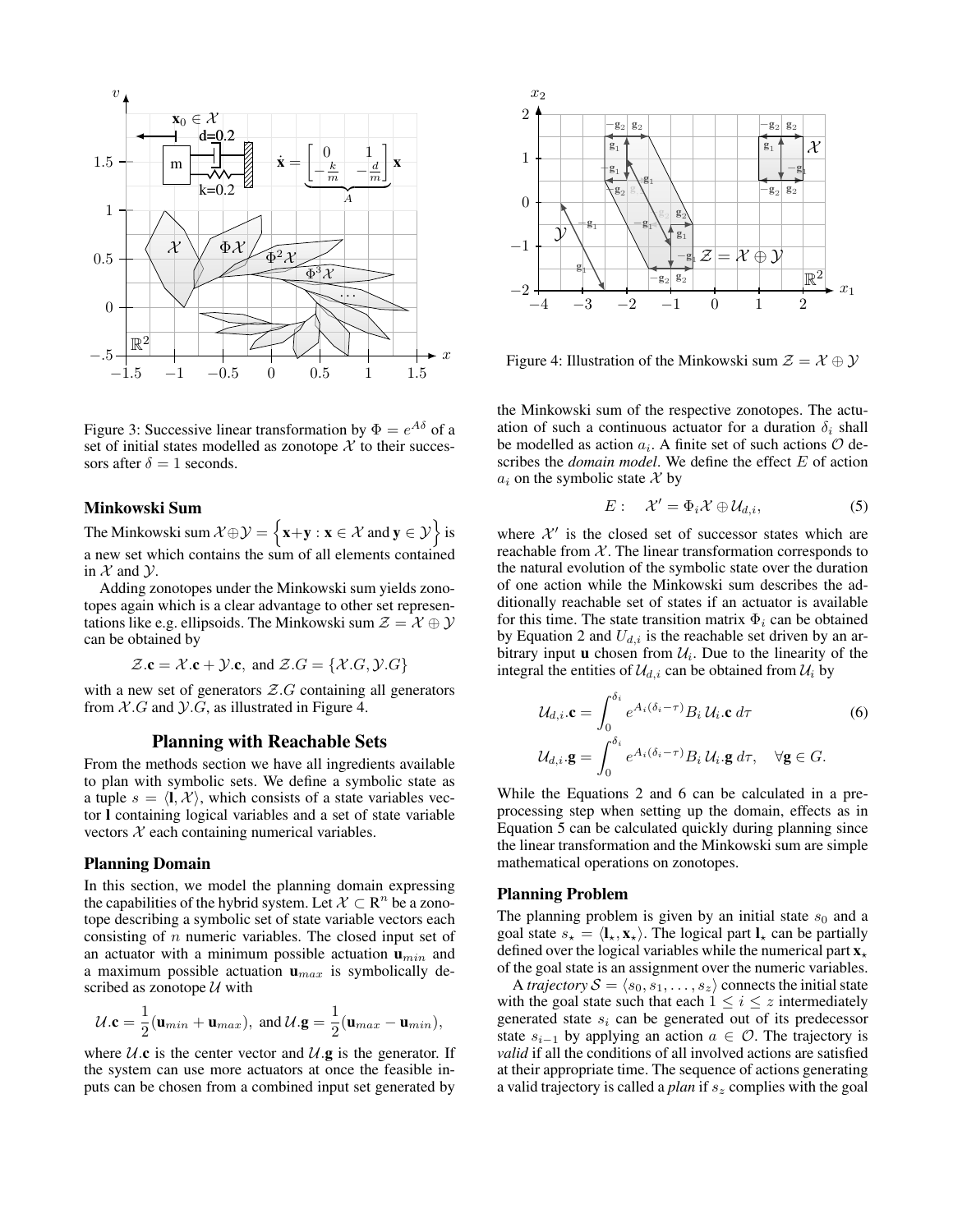

Figure 5: Zonotope  $\mathcal X$  and the subset  $\underline{\mathcal X}$  reachable by using pseudo inverse to obtain the generator coefficients  $\alpha$ .

specification  $s_{\star}$ . This means that for the logical state  $\mathbf{l}_z$  is part of the partial state  $\mathbf{l}_\star$  and for the numerical part that the propagated symbolic states  $\mathcal{X}_z$  contains  $\mathbf{x}_*$ .

#### Checking the Goal

A key question is how we can check whether a propagated set contains the goal state. Using the set definition from Equation 4, we let  $G = [\mathbf{g}_1, ..., \mathbf{g}_k] \in \mathbb{R}^{n \times k}$  be a matrix containing all k generators as column vectors and define  $\alpha$  as a vector of  $k$  generator coefficients. We want to check the set  $\mathcal{X} = \langle \mathbf{c}, G \rangle$  for containing the goal state. Since

$$
\mathbf{x}_{\star} = \mathbf{c} + G \, \boldsymbol{\alpha},\tag{7}
$$

the goal  $\mathbf{x}_*$  is part of X if there exists a solution for  $\alpha$  under the constraint  $\alpha_j \in [-1, 1]$  for all  $j \in \{1, \ldots, k\}.$ 

We use a straight forward approach utilizing the *pseudo inverse*<sup>1</sup>  $G^+$  which fulfils  $G^+G = I$ , where I is the unity matrix. From Equation 7 we get

$$
\alpha = G^+({\bf x}_\star - {\bf c}) \tag{8}
$$

and **x** is part of the set if  $||\alpha||_{\infty} \leq 1$ .

The use of the pseudo inverse needs  $G$  to be of full rank<sup>2</sup>. If  $k = n$  the pseudo inverse becomes the regular inverse and  $\alpha$  can be determined exactly. If  $k > n$  there is an infinite number of possible solutions for  $\alpha$  and the pseudo inverse returns the solution with minimal Euclidean norm. We induce conservatism by saying that the minimum Euclidean norm of  $\alpha$  obtained by the pseudo inverse is also an acceptable solution regarding the minimum infinity norm. The result is that  $||\alpha||_2 \leq 1$  only triggers if  $\mathbf{x} \in \mathcal{X} \subseteq \mathcal{X}$  as depicted in Figure 5.

#### Interpreting the Plan

If we have found a plan with trajectory  $S = \langle s_0, s_1, \ldots, s_z \rangle$ then  $\mathbf{x}_{\star} \in \mathcal{X}_z$  and therefore also  $\mathbf{x}_{\star} \in \mathcal{X}_z$ . This means only that the numerical goal is reachable in principle. To actually

control the hybrid system into the goal state we have to determine the concrete input signal  $\mathbf{u}_i \in \mathcal{U}_i$  which has to be applied for each action during the plan execution such that the numerical system state  $x$  equals  $x_{\star}$  after plan execution. The knowledge of  $\boldsymbol{\alpha} = (\boldsymbol{\alpha}_1^T, \boldsymbol{\alpha}_2^T, ..., \boldsymbol{\alpha}_z^T)^T$  enables us to determine the input signal guiding the system into the goal by  $\mathbf{u}_i = \mathcal{U}_i \cdot \mathbf{c} + \mathcal{U}_i \cdot G \alpha_i \in \mathcal{U}$  which is valid during the execution of action  $a_i$  in the time interval  $t \in [t_i, t_i + \delta_i]$ .

Tracing of the numerical states visited during plan execution can be done by using the recursive function generating the successors  $\mathbf{x}(t_i + \delta_i) = \mathbf{x}(t_i) + \mathcal{U}_{d,i} \cdot \mathbf{c} + \mathcal{U}_{d,i} \cdot G \alpha_i$  from the previous numerical state, starting at the initial numerical state  $\mathbf{x}(t_0)$  and ending at  $\mathbf{x}(t_z) = \mathbf{x}_*$ .

#### Guiding the Search

In order to efficiently find goal states, we need a heuristic estimation of the effort to reach the numerical goal. The numerical system state is either a certain point in the state space **x** or a reachable set  $\mathcal{X}$ .

The DPC approach dealt with points in the state space and positive experience was made with heuristic functions that were based on a weighted error metric. Therefore we obtain the error  $\mathbf{e} = \mathbf{x}^* - \mathcal{X} \cdot \mathbf{c}$  and choose a weighted vector norm as heuristic value

$$
h = ||W\mathbf{e}||_{\circ},\tag{9}
$$

where W is a weighting matrix and ∘ ∈  $\{1, 2, \infty\}$  indicates the absolute norm, the Euclidian norm or the infinity norm of the weighted error. A weighting is very convenient for dynamic systems since not all values in e have the same importance. Via the weighting matrix  $W$  the errors can be scaled to an appropriate ratio.

What is the estimated cost to go for a set  $X$  with generators G? Visually it is the part of the error vector that is not covered by the zonotope. In the case that the zonotope contains no generators we can directly use Equation 9. If it also contains a set of generators  $G$  we use

$$
h = ||W\mathbf{e}||_{\circ} - \frac{1}{||\mathbf{\alpha}||_{\infty}}||W\mathbf{e}||_{\circ} \tag{10}
$$

as heuristic value. Note that the goal is reached if the term  $\frac{1}{||\alpha||_{\infty}}$  becomes larger than one. Thus the heuristic value stays positive during the search and becomes zero or negative if the goal was reached. The larger the distance between the predicted zonotope and the goal state, the larger is  $||\alpha||_{\infty}$  and the less is the heuristic value influenced by the generators of the zonotope.

#### Case Study

We demonstrate the symbolic DPC approach in a orbital manoeuvre domain similar to the domain used by Löhr et al. (2013). A satellite is ideally located at the origin of the *Local Vertical Local Horizontal frame* (LVLH) after orbit injection and separation. Deviations in position and velocity due to the separation from the launcher shall be compensated by the symbolic DPC approach. The LVLH origin moves with the orbital velocity around Earth while the  $V$ -axis points into flight direction and the  $R$ -axis points towards Earth (Fehse 2003), see Figure 6.

<sup>&</sup>lt;sup>1</sup>The pseudo inverse  $G^+$  is defined as  $PS^+Q^T$ , where P and Q stem from the singularity decomposition  $G = \dot{Q} S P^T$  and  $S^+ \in$  $\mathbb{R}^{k \times n}$  is a diagonal matrix with the inverse singular values of G as diagonal elements  $[S^+]_{ii}$ .

<sup>&</sup>lt;sup>2</sup>If  $rank(G) < n$  the solution of Equation 8 using the pseudo inverse leads to an  $\alpha$  with least square result for  $(x_{\star} - c)$ . One has to double check Equation 7 by inserting  $\alpha$  again to ensure that the goal was reached.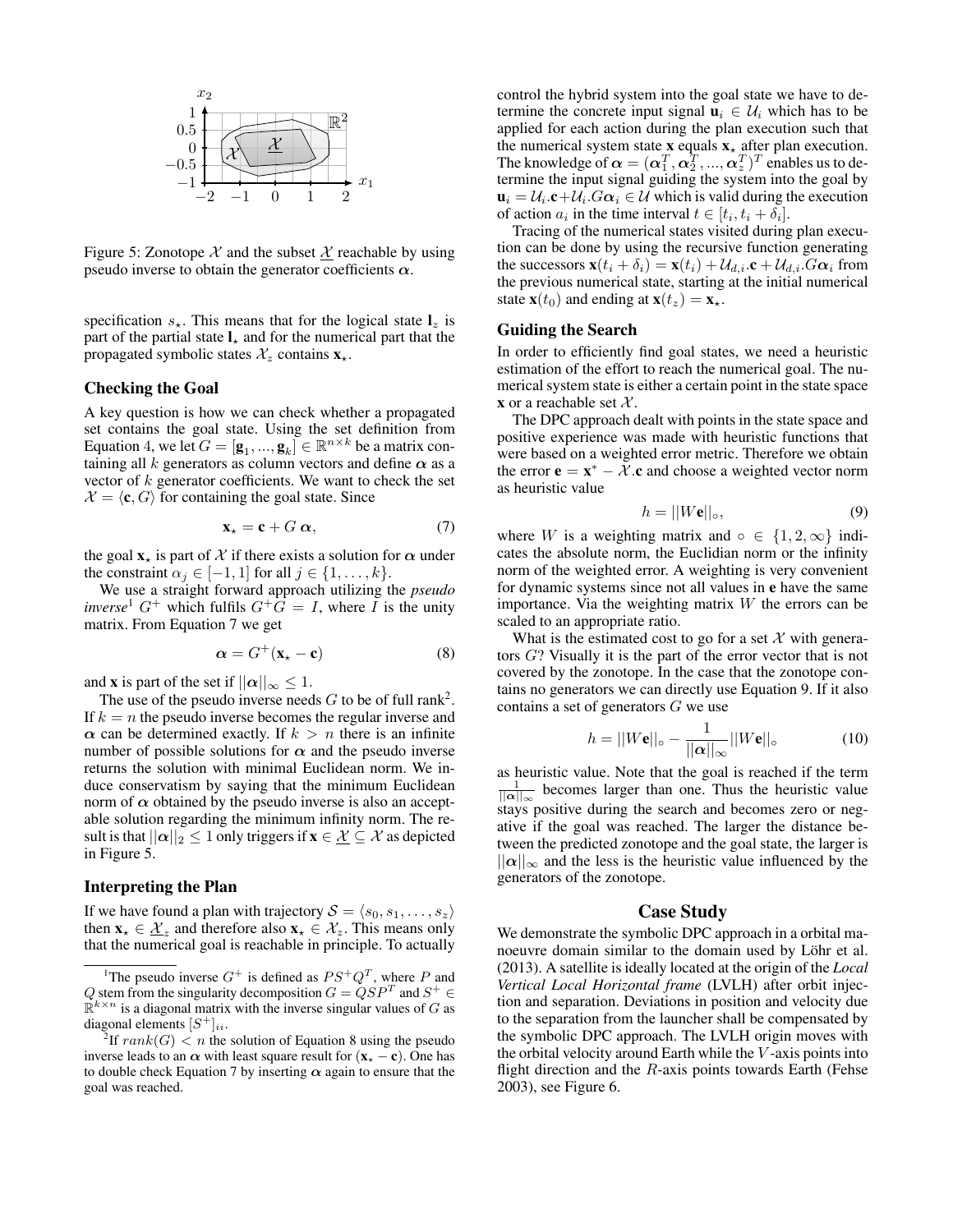

Figure 6: Injection of a satellite to a circular target orbit with subsequent separation and rate damping.

## Planning Domain

We are considering a medium sized satellite of 1000 kg mass. The spacecraft is equipped with one orbit manoeuvre thruster which can provide significant force of 2.24 N up to 10 N but only in one direction of the spacecraft body frame, which means that the satellite has to be slewed before a force can be applied into a certain direction. The attitude control system can reach any attitude within 200 seconds. The orbital relative dynamics are linearized at the LVLH frame yielding the dynamic and input matrices

| $A =$ |  | $\overline{0}$<br>$\begin{bmatrix} 0 & 3(\frac{2\pi}{T_P})^2 & -2(\frac{2\pi}{T_P}) \end{bmatrix}$ | $2(\frac{2\pi}{T_P})\Big\vert$ , | $B = \begin{bmatrix} 0 & 0 \\ 0 & 0 \\ \frac{1}{m} & 0 \\ 0 & \frac{1}{m} \end{bmatrix},$ |  |  |
|-------|--|----------------------------------------------------------------------------------------------------|----------------------------------|-------------------------------------------------------------------------------------------|--|--|
|       |  |                                                                                                    |                                  |                                                                                           |  |  |

where  $T_P$  is the orbit period and m is the mass of the spacecraft. The system of ordinary differential equations are known as Hill equations (Hill 1878). We consider a circular orbit with period of 6000 seconds which corresponds to a orbit height of about 765 km. The state  $\mathbf{x} = (x, y, v_x, v_y)^T$ contains the position and velocity components along the Rdirection and the V-direction of the spacecraft.

Using thruster pulsing the provided force can be scaled within a continuous input spectrum from  $\mathbf{u}_{min} = 2.24$  N to  **N. We allow the spacecraft to slew into attitudes** where the force can be applied in flight or opposite to flight direction  $(\pm V$ -axis) and vertically towards nadir and zenith  $(\pm R$ -axis). This leads to four actions. The duration of each action is chosen as  $\delta = 50$  seconds. The related state transition matrix  $\Phi$  is obtained by Equation 2 and the discrete input set is obtained by Equation 6. Additionally we model two actions: a 50 seconds coast action where the thruster is switched off and a slew action of 200 seconds duration performed from the attitude control system. The corresponding state transition matrix for the slew action is  $\Phi_{slew} = \Phi^4$ where also no translational thrust is applied. All actions including also the logical effects  $E_l$  and preconditions  $P$  are summarized in Table 1.

#### Planning Problem

The position and velocity after the separation and rate damping phase may vary significantly from the desired one at the origin of the LVLH frame  $\mathbf{x}_{\star} = (0, 0, 0, 0)^{T}$ . We randomly initialize a set of simulations with an initial position error  $x_{1,2} \in [-500 \text{ m}, 500 \text{ m}]$  along V-bar and R-bar and a velocity error of  $x_{3,4} \in \left[-1 \frac{m}{s}, 1 \frac{m}{s}\right]$  in both directions, see Table 2. The attitude after rate damping is known as pV.

| action         |    | $E_n$                                                          | Eл                          |
|----------------|----|----------------------------------------------------------------|-----------------------------|
| $a_1$          |    | $\mathcal{X}' = \Phi \mathcal{X}$                              |                             |
| a <sub>2</sub> |    | $\mathcal{X}'=\Phi_{slow}\mathcal{X}$                          | pV, mV, pR, mR              |
| $a_3$          | Va | $\mathcal{X}'=\Phi\mathcal{X}\oplus\mathcal{U}_{d,pV}$         | $\neg mV, \neg pR, \neg mR$ |
| $a_4$          |    | mV $\mathcal{X}' = \Phi \mathcal{X} \oplus \mathcal{U}_{d,mV}$ | $\neg pV, \neg pR, \neg mR$ |
| $a_5$          | рR | $\mathcal{X}'=\Phi\mathcal{X}\oplus\mathcal{U}_{d,pR}$         | $\neg pV, \neg mV, \neg mR$ |
| $a_6$          |    | mR $\mathcal{X}' = \Phi \mathcal{X} \oplus \mathcal{U}_{d,mR}$ | $\neg pV, \neg mV, \neg pR$ |

Table 1: Action set defining the domain model  $\mathcal{O}$ .

## Simulation

The simulation part consists of three steps. First a symbolic reachability analysis is performed using the domain model and greedy search. Once we have found a plan we generate the continuous input signal. Finally we perform a numeric time simulation to obtain the continuous trajectory. The heuristic search is guided by Equation 10. Errors of the velocity are stronger weighted compared to the position errors by using the diagonal weighting matrix  $W$  with elements  $W_{11} = 1, W_{22} = 1, W_{33} = 10, W_{44} = 10$  to obtain the heuristic value. It is important to point out that the weighting is domain dependent and subject to optimization. Analogous to the design of weighting matrices in optimal controller synthesis some engineering knowledge is needed to weight the states properly.

The results are shown in Figure 7. On the left hand side the trajectory of the numerical time simulation is shown for each planning problem. They start at the corresponding initial state (the initial velocity is marked by an arrow) and ends precisely at the goal state at the origin of the LVLH frame.

The input signal guiding the dynamic system into the goal state is shown on the right hand side of Figure 7. All objectives are fulfilled, since the input is not exceeding the actuator capacity of 10 N at all times. Moreover, the minimum input signal does not undercut 2.24 N corresponding to the minimum force of the thruster. If the direction of the input signal is changed, the attitude control system performs a slew manoeuvre with a predefined duration of 200 seconds where no force is applicable. Again, the plans found provide a control signal and a switching strategy that is compliant with the specifications modelled in the domain, here corresponding to different attitudes of the spacecraft.

The computational effort is shown in Table 3 in terms of explored nodes. Comparing breadth-first search to the greedy-search using the presented heuristics one can say that the heuristics work very effectively.

#### Related Work

The concept of *flow tubes* is a related idea for planning with continuous dynamics. It is used by Li and Williams (2008) to obtain an optimal trajectory within a hull of legal trajectories called hybrid flow graphs represented by cones for bounded velocity systems. The solution is obtained by solving mixed logic (non-) linear programs.

Hybrid planning as model checking (Della Penna, Magazzeni, and Mercorio 2012; Bogomolov et al. 2014) has been used to solve problems expressed in PDDL+ (Fox and Long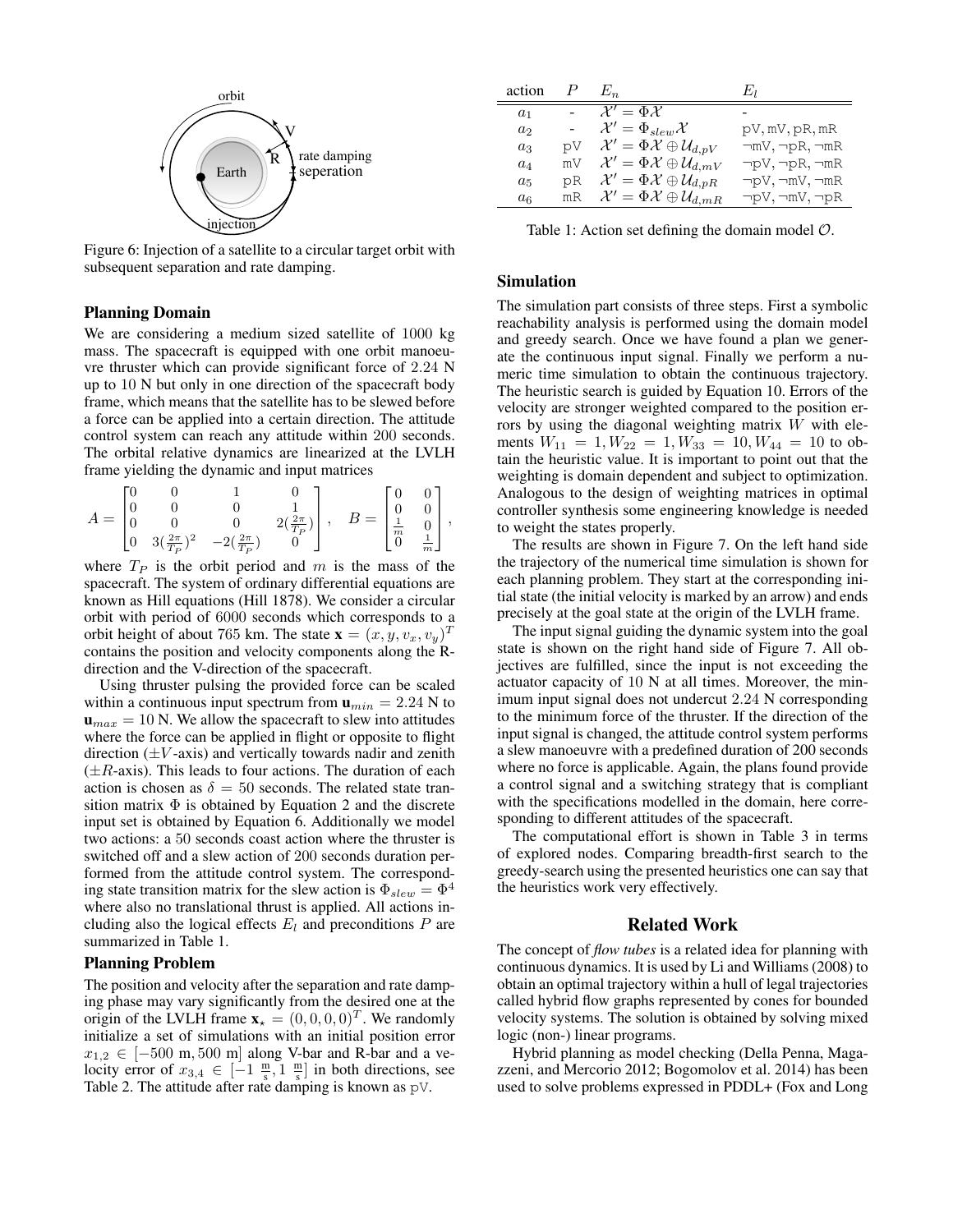No initial numerical state

| $P_{1}$        | $\mathbf{x}_0 = (-370.9106, 104.8375, 0.0079, 0.9009)^T$   |
|----------------|------------------------------------------------------------|
| P <sub>2</sub> | $\mathbf{x}_0 = (-163.2896, -407.6480, -0.6806, 0.5617)^T$ |
| $P_3$          | $\mathbf{x}_0 = (192.5291, -163.7162, 0.8430, 0.4272)^T$   |
| $P_4$          | $\mathbf{x}_0 = (-50.7718, -321.6447, 0.2343, -0.3626)^T$  |
| $P_5$          | $\mathbf{x}_0 = (-39.6511, -416.6847, -0.4382, 0.4576)^T$  |
| $P_6$          | $\mathbf{x}_0 = (108.2207, -135.2274, 0.4653, 0.7224)^T$   |
| $P_7$          | $\mathbf{x}_0 = (433.3637, -456.3211, -0.7784, -0.3377)^T$ |
|                |                                                            |

Table 2: Initial states defining one planning problem each.

2006). The work is also related to model checking for hybrid automata (Henzinger 2000) with the objective to show correctness by proving that error states are not reachable. Tool supported symbolic search for this purpose has be done by Frehse et al. (2011) in the SPACEEX project. The increasing complexity of the representing sets of states are tackled with tight over-approximations which avoids a growing error known as wrapping effect (Kühn 1999).

The idea to *plan* with control inputs based on the future state evolution of dynamic systems is borrowed from model predictive control methods (Wang 2009) where errors and control efforts are optimized over a finite time horizon. Polytopes are also utilized by Rubagotti, Trimboli, and Bemporad (2013) to model additive uncertainties and by Trimboli, Rubagotti, and Bemporad (2011) to cope with parametric uncertainties in order to deduce stability properties of piecewise affine hybrid systems by analysing the bounds of the emerging reachable sets.

#### Conclusion

We presented a symbolic extension to the Domain Predictive Control framework that enables the modelling of input signals as a numeric parameter of actions. We use set representations from reachability analysis to handle the resulting symbolic analysis of the reachable states. We successfully guide the search based on weighted error norms and pseudo inverse, while breadth-first search does not provide results in reasonable time. Current work involves the development of admissible heuristics for optimal search.

While earlier work on DPC was expressible in standard planning languages (Fox and Long 2003), this is difficult for the symbolic extension, since the complexity of the symbolic state expressed by zonotopes increases with the plan length. Tight under-approximations of the zonotopes as used by Girard, Le Guernic, and Maler (2006) could become important to keep the complexity of the set representation constant. An additional drawback is the requirement of an obstacle-free numeric state space for the symbolic approach since the calculation of intersections of zonotopes is known to be a crucial operation.

However, important issues of earlier work by Löhr et al. (2012) on DPC could efficiently be tackled by the presented symbolic approach. First, the precise goal reachability could be achieved. Second, oversized domains and the corresponding oversized search space can be avoided by expressing bounded input-sets as parameters of actions. Both is indispensable to provide input signals in reasonable time.

| No             | breadth-first | $  We  _2$ | $  We  _1$ | $  W{\bf e}  _\infty$ |
|----------------|---------------|------------|------------|-----------------------|
| $P_1$          | 404647(11)    | 290(16)    | 250(16)    | 509 (12)              |
| P <sub>2</sub> | 37759(9)      | 92(11)     | 4162 (23)  | 251(11)               |
| $P_3$          | 464666 (11)   | 202(16)    | 282 (19)   | 130 $(12)$            |
| $P_4$          | 1623085 (12)  | 598 (18)   | 348 $(18)$ | 416 (18)              |
| $P_5$          | 8146 (8)      | 54(9)      | 298 (21)   | 69(9)                 |
| $P_6$          | 1237236 (12)  | 989 (24)   | 1093 (25)  | 1626 (22)             |
| $P_7$          | 48069(9)      | 63(16)     | 1841 (19)  | 150 (19)              |

Table 3: Explored nodes for breadth-first and different error norm heuristics using greedy-search. Quickest results bold. The respective plan length is given within the brackets.



Figure 7: Simulation results. The trajectory of each planning problem leading to the origin of the LVLH frame is shown on the left hand side. On the right hand side the planned input signal is shown.